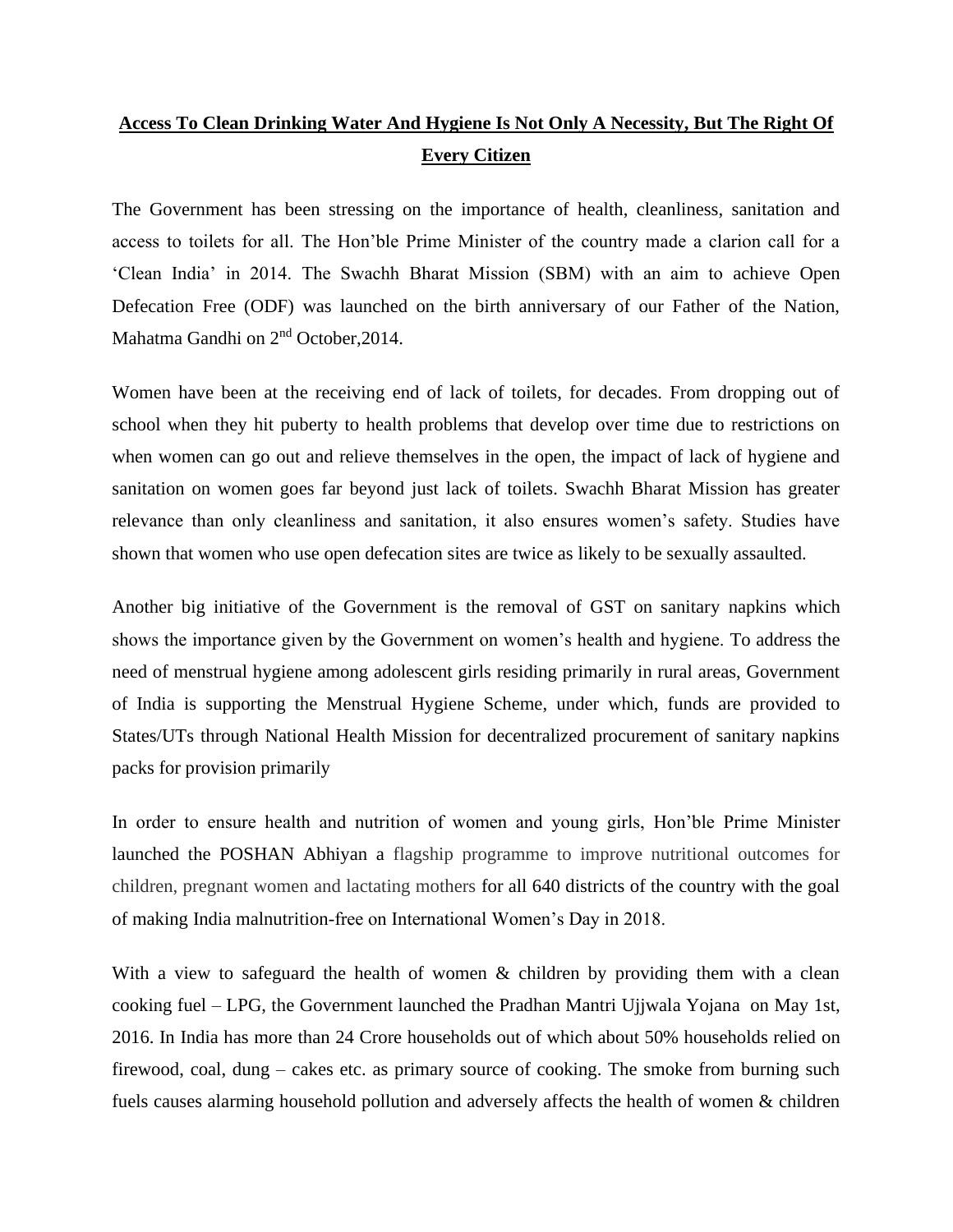causing several respiratory diseases/ disorders. Ensuring women's empowerment, especially in rural India, the connections are issued in the name of women of the households. The scheme acted as one of the biggest catalyst of socio-economic change in the status of women in the country.

The Government with a clear focus on health has taken historic steps to ensure affordable health for all by launching the world's largest health insurance scheme Ayushman Bharat for ensuring quality [universal health](https://www.livemint.com/politics/news/will-modi-2-deliver-universal-healthcare-1559624733468.html) services for all. The Government also called for radical reforms in the healthcare system in relation to national healthcare programs and delivery, especially the National Rural Health Mission called for an overhaul of medical education and training and financing of healthcare to create a holistic care system that is universally accessible, affordable and effective.

In March 2017, the government adopted the National Health Policy, 2017, Initiate the 'National Health Assurance Mission', with a clear mandate to provide universal healthcare that is not only accessible and affordable, but also effective, and reduces the OOP [out-of-pocket] spending for the common man.Launched the Pradhan Mantri Jan Aarogya Yojana, which is a scheme based on a health insurance model that offers Rs 5 lakh cover per year per family to 10 crore families.

With the aim to utilise the ubiquitous platform of mobile phones for healthcare delivery, the government set up the 'National eHealth Authority' to leverage telemedicine and mobile healthcare for expanding reach and coverage and to define the standards and legal framework for technology driven care.

In addition, Digital Information Security in Healthcare Act or DISHA that will enable the digital sharing of personal health records with hospitals and clinics, and between hospitals and clinics has been launched by the government.

In order to universalize the emergency medical services – 108, the government launched an Emergency Response Support System with a pan-India single emergency number  $-112 - \text{with}$  $-112 - \text{with}$  $-112 - \text{with}$ funding from the Nirbhaya Fund. The 112 helpline integrates helpline number of the police (100), fire (101) and women safety (1090).